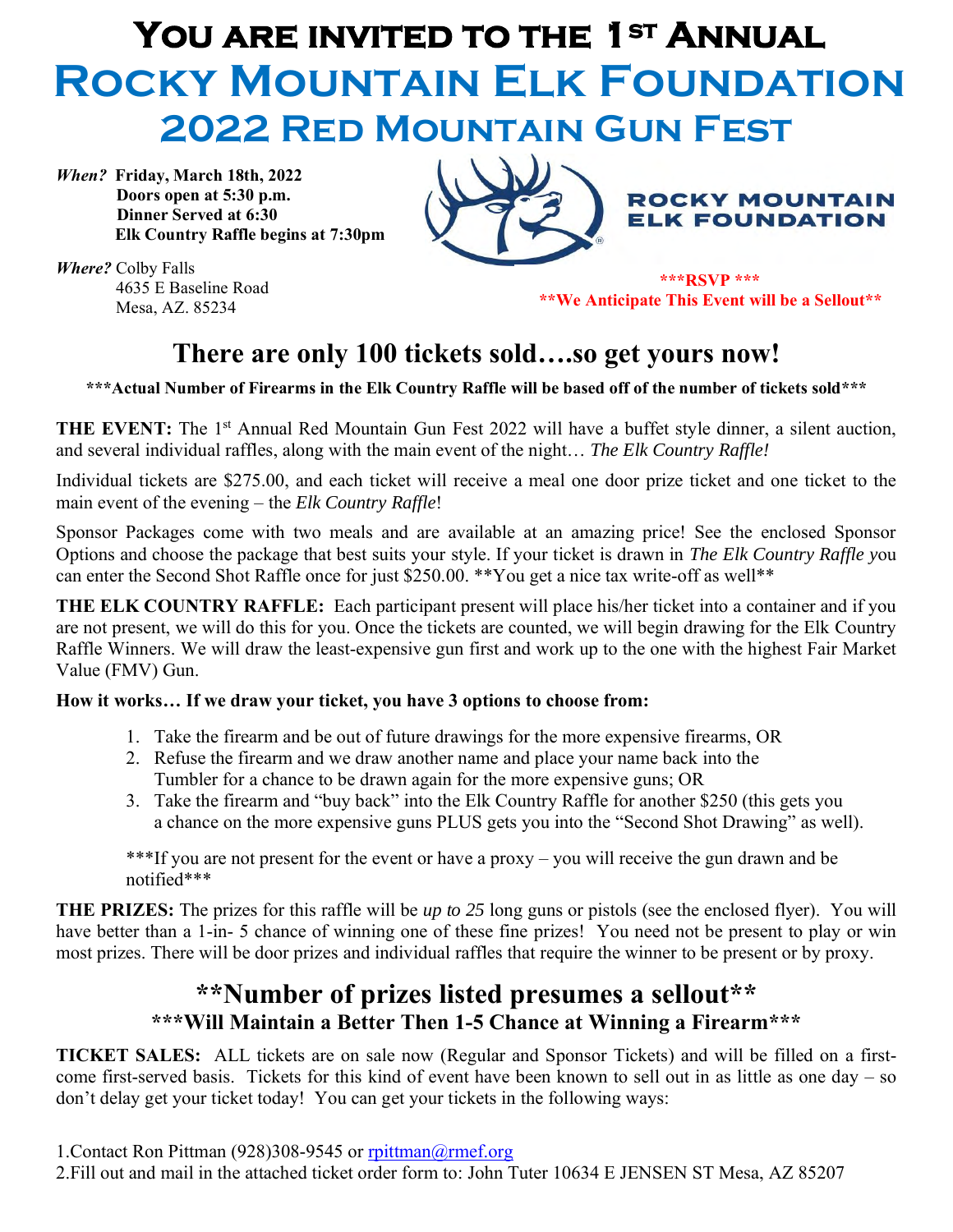## **Rocky Mountain Elk Foundation 2022 Red Mountain GUN FEST**

## **SPONSORSHIP OPPORTUNITIES**

### **SPIKE SPONSORSHIP**

- 1. Spike Sponsorship Recognition at the Red Mountain Gun Fest
- 2. One entry into the ELK COUNTRY RAFFLE (two meals)
- 3. One entry into the Second Shot Drawing
- 4. One entry into the Sponsor Drawing

Þ.

- 5. One entry into the Door Prize Drawing
- 6. Re-entered once into the Elk Country Raffle if your ticket is drawn.
- 7. One Opportunity to "buy in" the second shot raffle for only \$150.00
- 8. \$100.00 worth of Elk Bucks can be used to buy any ticket or item.
- 9. You could win up to 9 Guns

#### COST \$850.00

Comes with a \$200.00 Donation Receipt!

#### **RAGHORN SPONSORSHIP**

**\*\*\*Guaranteed 1 Firearm with the Raghorn Sponsorship Package\*\*\***

Everything listed under the Spike Sponsor Package

- ➢ Raghorn Sponsorship Recognition
- ➢ S&W M&P 15-22, 22LR



Comes with a \$400.00 Donation Receipt!

**\*\*\*LIMITED QUANITY\*\*\* ONLY 20 Raghorn Sponsorships Are Available**

#### **SATELLITE SPONSORSHIP**

**\*\*\*Guaranteed 1 Firearm with the Satellite Sponsorship Package\*\*\***

Everything listed under the Spike Sponsor Package

- ➢ Satellite Sponsorship Recognition
- ➢ Kimber Micro 9 with Crimson Trace Laser Grips



Comes with a \$600.00 Donation Receipt!

**\*\*\*LIMITED QUANITY\*\*\* ONLY 20 Satellite Sponsorships Are Available**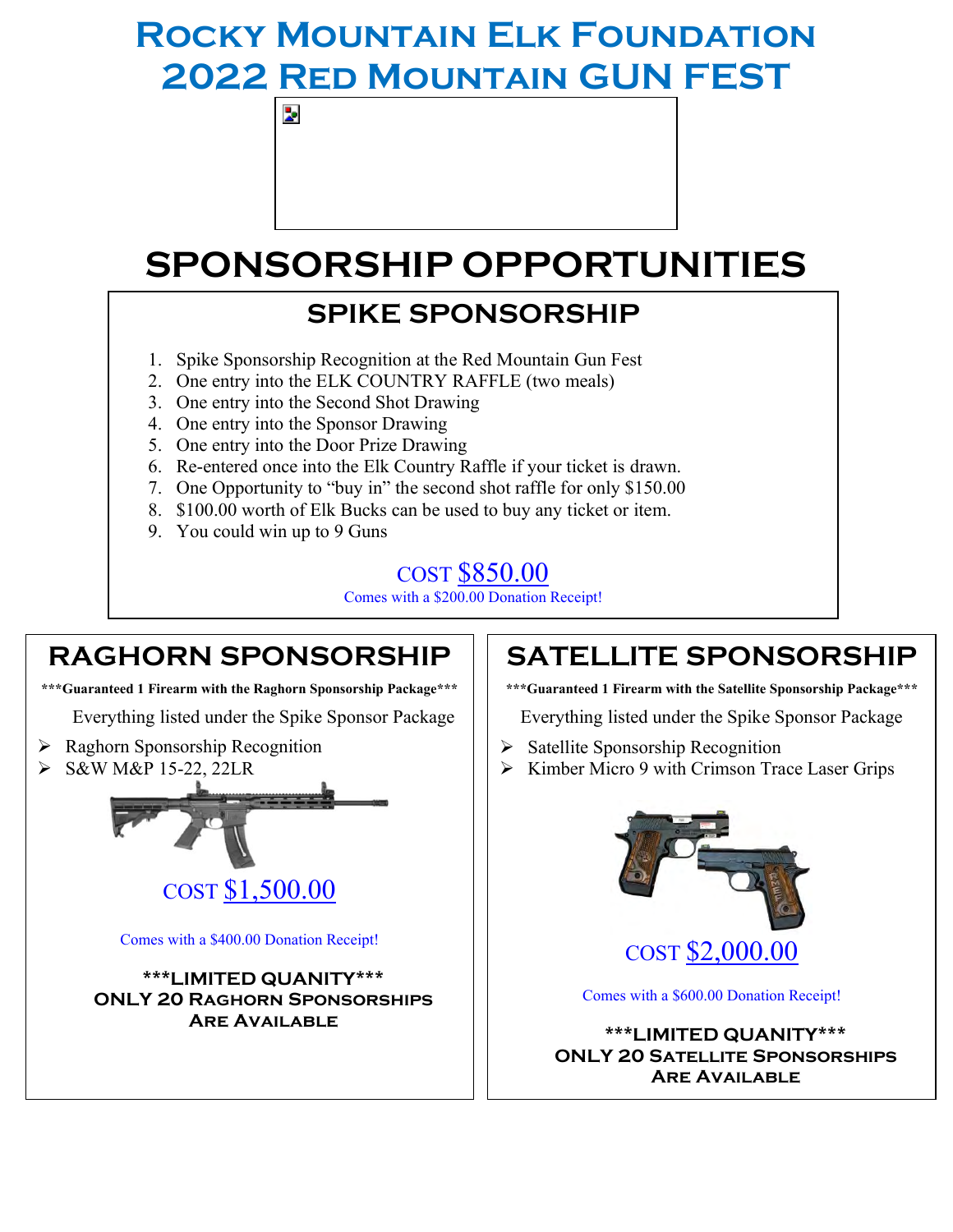## **Rocky Mountain Elk Foundation Herd SPONSORSHIP OPPORTUNITIES**

- 1. Herd Sponsor Recognition at the Red Mountain Gun Fest
- 2. One entry into the ELK COUNTRY RAFFLE (two meals)
- 3. Four entries for the Second Shot Drawing
- 4. Three entries into the Sponsor Drawing
- 5. One entry in the Door Prize Drawing
- 6. If your ticket is drawn in the Elk Country Raffle you are re-entered back into the Elk Country Raffle up to 4 times
- 7. Four Opportunities to "buy in" the second shot raffle for only \$150.00 each
- 8. \$200.00 worth of Elk Bucks can be used to buy any ticket or item.

### **ROYAL SPONSORSHIP**

**\*\*\*Guaranteed 2 Firearms with the Royal Sponsorship Package\*\*\***

Everything Listed under the Herd Sponsor Package

- ➢ Royal Sponsorship Recognition
- ➢ **Kimber Hunter Pro, Desolve Black, 6.5 CM**
- ➢ If you *do not* win a firearm in the Elk Country **or** the Second Shot raffle, you will get a **S&W M&P 15- 22LR**
- $\triangleright$  You can win up to 18 guns with the Royal Sponsor



### **IMPERIAL SPONSORSHIP**

**\*\*\*Guaranteed 2 Firearms with the Imperial Sponsorship Package\*\*\***

Everything Listed under the Herd Sponsor Package

- $\triangleright$  Imperial Sponsorship Recognition
- ➢ **Banquet Edition Rifle: Weatherby Mark V Weathermark, 300 Wby Mag**
- ➢ If you *do not* win a firearm in the Elk Country **or** the Second Shot raffle, you will get **S&W M&P M2.0 Shield EZ TS, 9mm**
- ➢ You can win up to 18 guns with the Imperial Sponsor



### **MONARCH SPONSORSHIP**

\*\*\*Guaranteed 2 Firearms with the Rocky Mountain Elk Sponsorship Package\*\*\* Everything Listed under the Herd Sponsor Package



- ➢ **You will get Nosler Model 48 Special Edition,**
- ➢ **28 Nosler with Leupold Scope Package**
- ➢ If you *do not* win a firearm in the Elk Country or the Second Shot raffle, you will get the [Kimber Hunter Pro, Desolve Black, 6.5 CM](https://events.rmef.org/admin/merchandise/Product/9819/22289?productId=2282)
- $\triangleright$  One Elk Country Ticket (two meals)
- $\triangleright$  Extra \$400.00 in Elk Bucks can be used to buy any ticket or item.
- $\triangleright$  1 extra entry into the Second Shot Raffle
- $\triangleright$  1 extra entry into the Sponsor Drawing
- You can win up to 18 guns
- ➢ **Call for Custom Pricing**



RMEF

htry into the Sponsor Drawing<br>
win up to 18 guns
<br> **ELECT REARMS**<br> **ELECT REARMS**<br> **ELECT REARMS**<br> **ELECT REARMS**<br> **ELECT REARMS**<br> **ELECT REARMS**<br> **ELECT REARMS**<br> **ELECT REARMS**<br> **ELECT REARMS** Comes with a \$1500.00 Donation Receipt!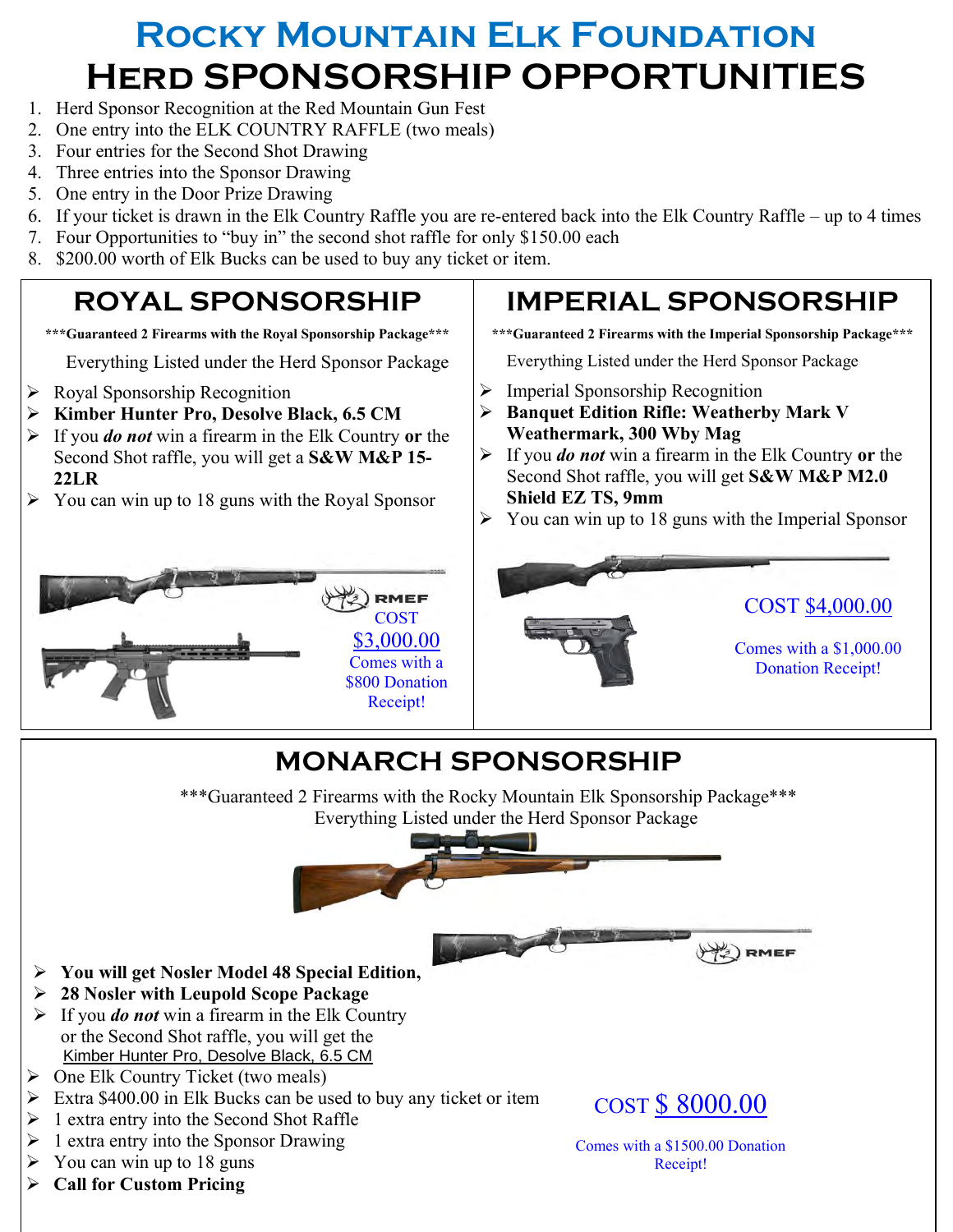### **Rocky Mountain Elk Foundation ELK SEASON SPONSORSHIP OPPORTUNITIES**

- 1. One entry into the ELK COUNTRY RAFFLE (two meals)
- 2. Three entries for the Second Shot Drawing
- 3. Three entries into the Sponsor Drawing
- 4. One entry in the Door Prize Drawing
- 5. \$200.00 in Elk Bucks can be used to buy any ticket or item.
- 6. If your ticket is drawn in the Elk Country Raffle, you are re-entered back into the Elk Country Raffle up to 3 times
- 7. Three Opportunities to "buy in" the second shot raffle for only \$150.00 each



Þ.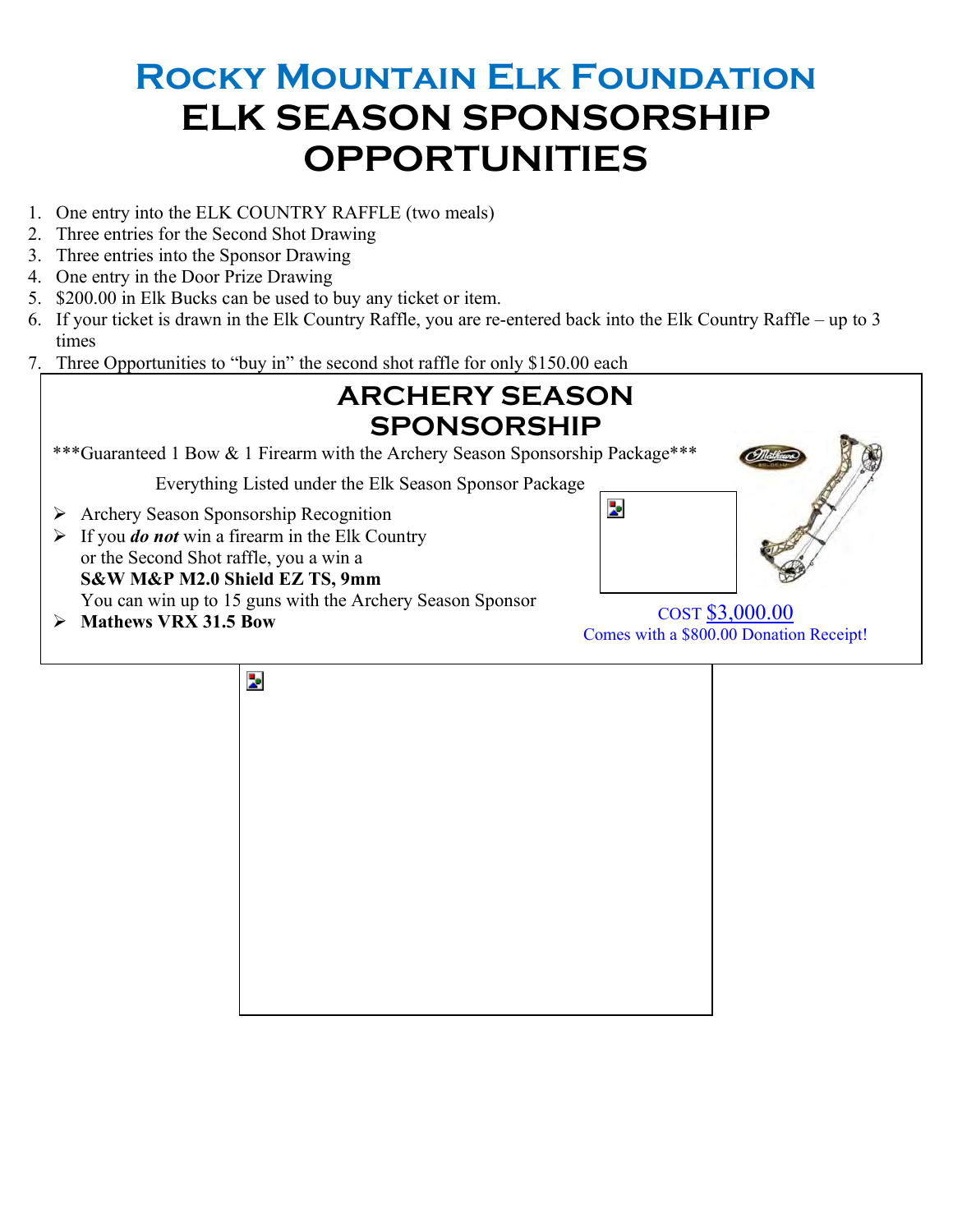### **Over \$16000.00 in Firearms Can be given away in the elk country raffle, if we sell out the \*Red Mountain gun fest\***